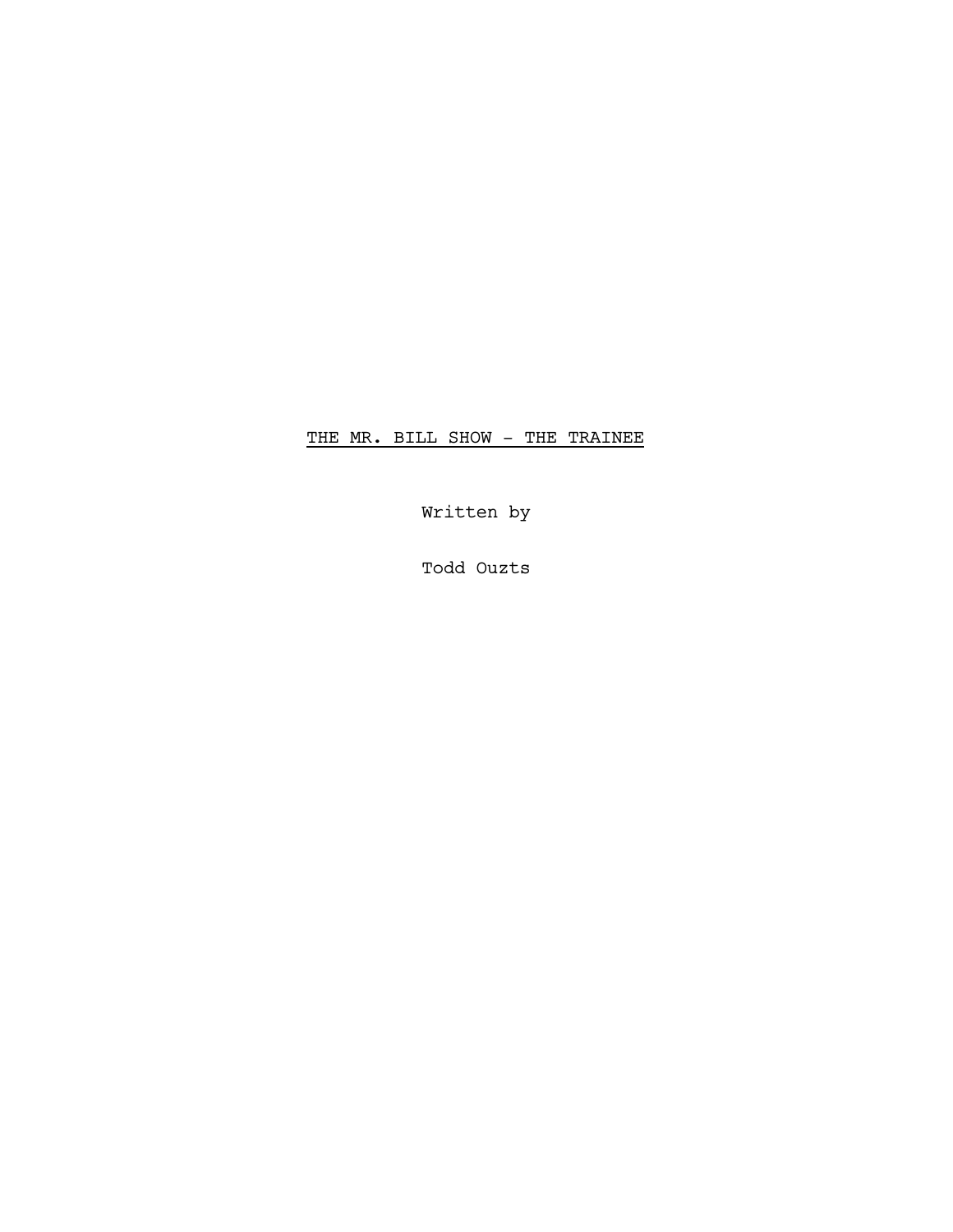Cue "Mr. Me" by They Might Be Giants, which plays uninterrupted throughout our story.

> TITLES THE MR. BILL SHOW STARRING MR. BILL AS THE TRAINEE

1 INT. REGISTER AREA - NIGHT 1

MR. BILL is standing proudly atop a cash register. MR. BILL is a colorful doll, made of Play-Doh.

> MR. HANDS Well hello, Mr. Bill. Welcome to your first day at McDonald's! Here, let me clock you in.

MR. HANDS punches in his employee number. The camera flips over slowly to reveal that 7718 upside-down spells "BILL."

2 INT. REGISTER AREA - NIGHT 2

MR. HANDS Okay, that was your first customer. Don't forget to give him a game piece.

MR. BILL Here's your game piece, sir. Good luck!

The customer takes the game piece but rips MR. BILL's arm off in the process!

> MR. BILL (CONT'D) (in agony) Oh, noooooooOOOOOOOO!

## 3 INT. REGISTER AREA - NIGHT 3

MR. BILL is standing in the cash register drawer, holding a quarter in his hand.

> MR. HANDS There's another one. Very good, Mr. Bill!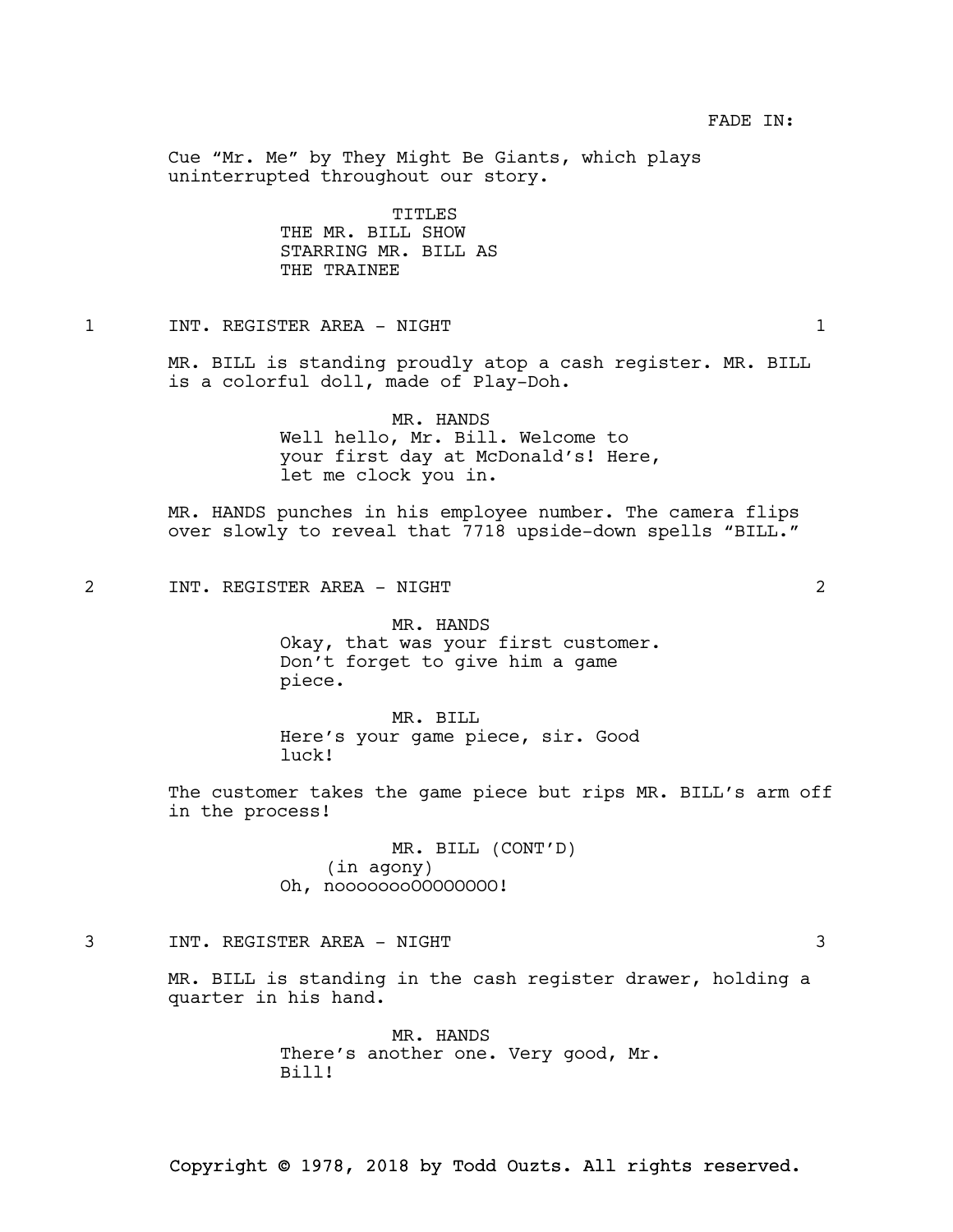2.

## Copyright © 1978, 2018 by Todd Ouzts. All rights reserved.

## MR. BILL Here's your change, ma'am.

But MR. HANDS slams the drawer shut, severing MR. BILL's legs. His torso and severed head hit the floor and the quarter bounces between them.

> MR. BILL (CONT'D) Arrrrrrrrrrgh!

4 INT. PIE AREA - NIGHT 4

MR. BILL is having fun riding on the fried pie carousel while MR. HANDS turns the wheel.

> MR. HANDS Okay Mr. Bill, break time's over.

MR. HANDS grabs a rail and spins the wheel faster. MR. BILL flies off the carousel and crumples onto the countertop in a heap.

> MR. BILL No, no no -- Oooooooh nooooooo!

5 INT. LOBBY - NIGHT 5

MR. BILL is standing in the lobby with a grimace on his face.

MR. BILL I don't think I want to work here anymore. I wanna go home, please.

MR. HANDS Don't worry, Mr. Bill. It gets better.

MR. BILL is trying to fill the napkin dispenser when suddenly MR. HANDS slams his head in the metal drawer.

> MR. BILL (muffled) Oh nooooo!

6 INT. BASEMENT STAIRWELL - NIGHT 6

MR. BILL is standing at the bottom of a long wooden ramp, staring up at a heavy cardboard box marked "NAPKINS."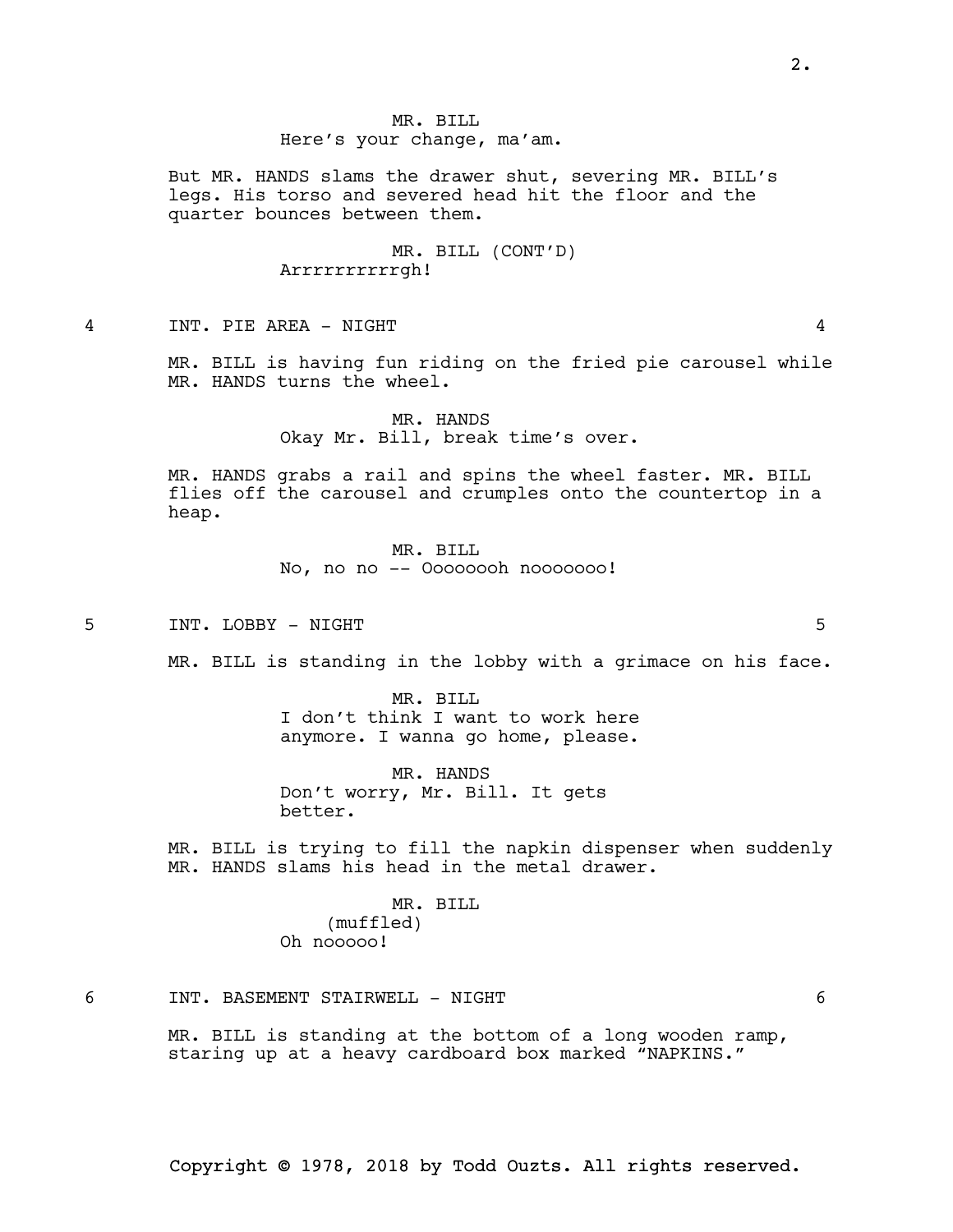MR. HANDS Maybe you aren't cut out for lobby work, Mr. Bill. Here, let me show you how to catch stock. Ready?

MR. HANDS gives the box of napkins a shove and it slides down the ramp toward MR. BILL like a freight train. Now downstairs, MR. HANDS lifts the box to reveal MR. BILL has been crushed flat.

> MR. BILL (muffled) Oooooohhhh, noooooooo!

MR. HANDS scrapes MR. BILL off the floor with a spatula.

MR. HANDS Oh wow, okay. Let's try a little grill work, then.

7 INT. GRILL AREA - NIGHT 7

MR. HANDS is rolling a ball of brown Play-Doh.

MR. HANDS Maybe you could use a little help.

MR. HANDS sets a cute little brown dog next to MR. BILL.

MR. BILL (excited) Spot! How you doin', buddy? Boy I've missed you!

> SPOT (barking happily)

MR. HANDS is searing hamburger patties on the grill. He lifts the searing tool to reveal that SPOT is part of the cooking meat now.

> SPOT (CONT'D) (whimpering and then sizzling)

MR. BILL is super angry now.

8 INT. GRILL AREA - NIGHT 8

He stands on a metal try and falls face first into the toaster grill. MR. HANDS pulls the lever down and squishes MR. BILL in the hot toaster.

Copyright © 1978, 2018 by Todd Ouzts. All rights reserved.